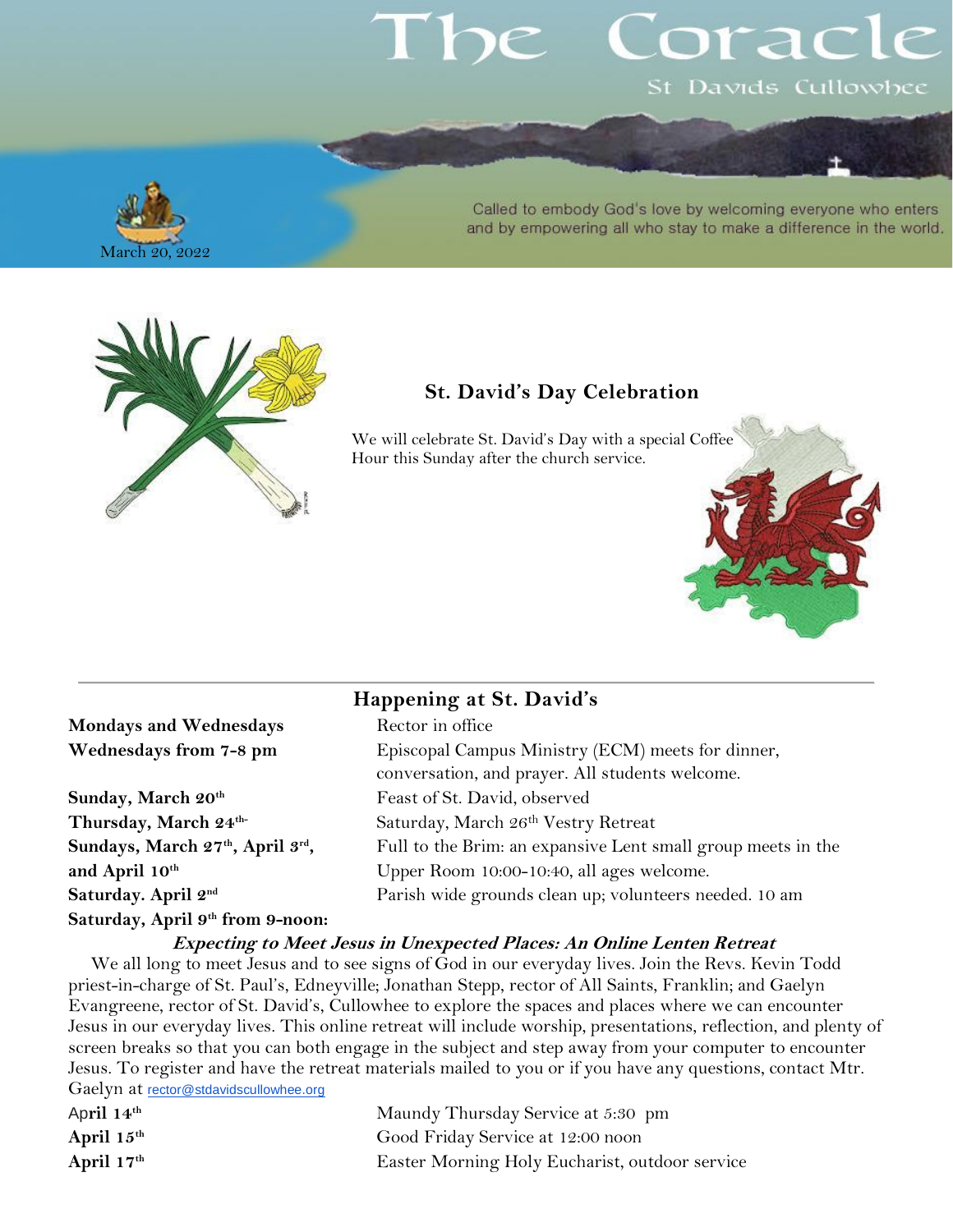## **A Pilgrimage**

By June Smith

Last weekend, my daughter Courtney and I and two of her friends made a peace and justice pilgrimage to Montgomery and Birmingham, Alabama. We all had read Brian Stevenson's book, *Just Mercy*, seen the film made of his story, and heard him speak at UNC-A in 2019. We were inspired to visit the monuments he helped create in Montgomery and to visit the Birmingham Civil Rights National Monument as well.



In Montgomery, the Legacy Museum tells the story of the enslavement of African people, the emancipation that followed, the Jim Crow era of lynching and other atrocities waged on formerly enslaved Americans and their descendants, and the era of mass incarceration of Black people. The National Memorial for Peace and Justice had a tremendous emotional impact with its depiction of the many Black lives taken by lynching.







Courtney and I walked the labyrinth at St. James Episcopal Church to restore some peace to ourselves after we left the two memorials.

#### **Click here to view the [complete album of photos.](https://photos.app.goo.gl/o58LHFGQ2cxzMieQ8)**

In Birmingham we learned more about the civil rights movement in Birmingham and stood in silence outside the 16<sup>th</sup> Street Baptist Church, where four young girls were killed in a Sunday morning bombing of the church by white supremacists. While the others in our group were not yet born in the early 60s, I remember many of these events as I learned of them firsthand on the nightly news and through my college friends. The many memories these monuments brought up for me was a powerful reminder that we must never be satisfied until "justice rolls down like waters and righteousness like a mighty stream."

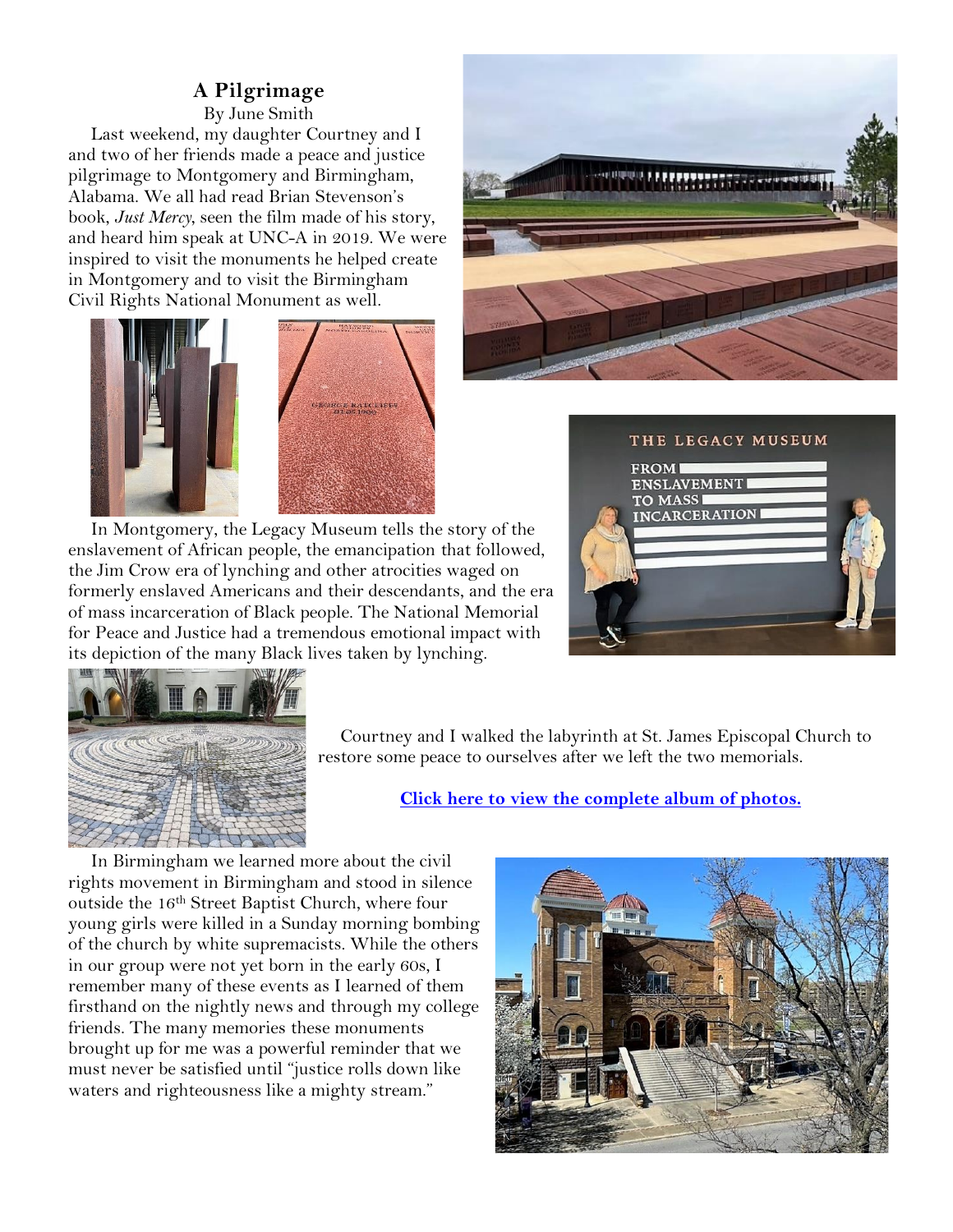# **Parish News & Notes**

**Birthday**

Mar 23 **Sallie Rivers**

A sincere thank you from the editor for your submissions! News items and especially photos are always welcome. Let us know what you are up to or anything of interest to your parish friends. Send items to [Maggie Bowles](mailto:magbowles@gmail.com)

#### **Beware of Scammers!**

Please know that no member of the St. David's clergy or staff will ever contact the parish via email or text requesting money or gift cards! Please do not respond to or forward suspicious emails, and never give out your personal information to anyone over the internet or through email.

#### **Lake Logan Events <https://www.lakelogan.org/events/> [Link for Diocesan Newsletter](https://files.ctctusercontent.com/bcd32219001/75075db9-7c0d-488e-ad4e-ddfa7bb70a84.pdf?rdr=true)**

#### **Beans & Rice**

Donations of rice and beans may be left in the large containers behind the front doors of the church to be distributed to Vecinos and families.



## **St. David's in the Valley, Clergy and Staff** The Right Rev. Jose A. McLoughlin, Bishop The Rev. Gaelyn Lei Evangreene, Rector Lillian Pearson, Organist **Serving this Sunday** Chalice Bearer, Betsy Swift Lector, Vance Davidson Readings: [Exodus 3:1-15](http://lectionarypage.net/YearC_RCL/Lent/CLent3_RCL.html#ot1), [1 Corinthians 10:1-13](http://lectionarypage.net/YearC_RCL/Lent/CLent3_RCL.html#nt1), [Luke 13:1-9](http://lectionarypage.net/YearC_RCL/Lent/CLent3_RCL.html#gsp1), [Psalm 63:1-8](http://lectionarypage.net/YearC_RCL/Lent/CLent3_RCL.html#ps1) Coffee Hour, **ALL** Greeter, June Smith Altar Set Up, Karen Brown & June Smith Linens, Margot Wilcox Bread Baker, Maggie Bowles Live Streaming, Doug Hanks Vestry Counter, **Contact us:** [rector@stdavidscullowhee.org](mailto:rector@stdavidscullowhee.org) P.O. Box 152, Cullowhee, NC 28723 (828)331-1427 [www.stdavidscullowhee.org](http://www.stdavidscullowhee.org/) Like us on Facebook @stdavidsepiscopalchurch follow us on Instagram @stdavidscullowhee

Connect with Kelsey Davis, Episcopal Missioner for WCU (828) 424-1377 [kdavis@diocesewnc.org](mailto:kdavis@diocesewnc.org) Instagram @episcopalwcu